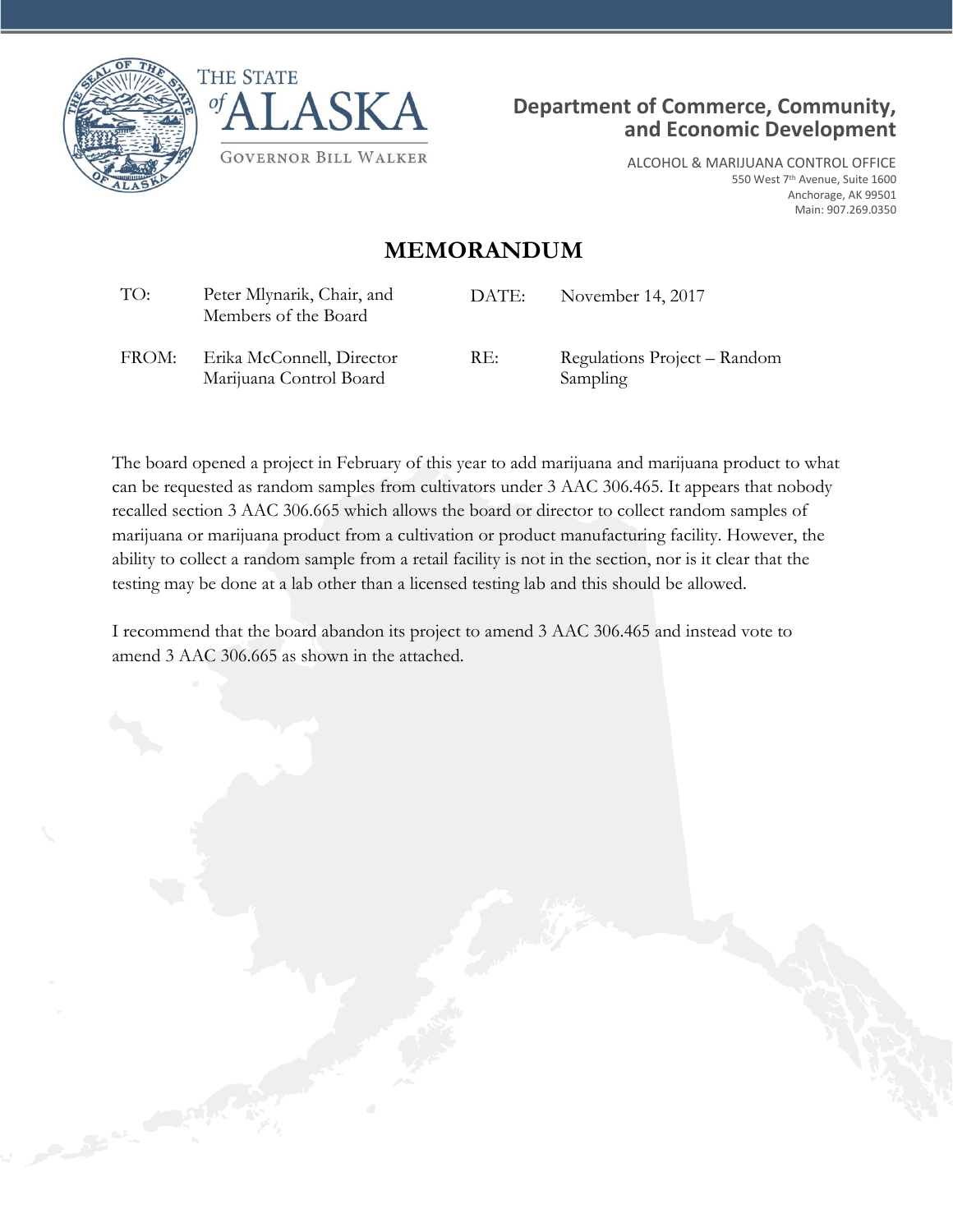(Words in **boldface and underlined** indicate language being added; words [CAPITALIZED AND BRACKETED] indicate language being deleted.)

3 AAC 306.665 is amended to read:

(a) The board or director may at any time determine that the interests of the public require random supplemental testing of marijuana or a marijuana product. When the board or director requires random supplemental testing, the board will or director shall direct the **retail marijuana store that is selling the marijuana or marijuana product, the** marijuana cultivation facility that produced the marijuana, or the marijuana product manufacturing facility that manufactured the product, to submit a specified sample, batch, or packaged product to a designated marijuana testing facility **or to the board**. The material must be packaged in a manner that ensures the marijuana testing facility will be able to confirm that it has received and is testing the correct supplemental sample.

(b) When a marijuana testing facility **or the board** receives a sample for random supplemental testing under this section, the marijuana testing facility **or the board** shall

(1) perform **or arrange to have performed** any required laboratory test the board or director requests; and

(2) report its results to

(A) the board or director; and

(B) the facility that provided the sample.

(c) A marijuana testing facility that conducts laboratory testing under this section shall bill all costs directly to the **retail marijuana store, the** marijuana cultivation facility**,** or the marijuana product manufacturing facility that provided the samples for testing.